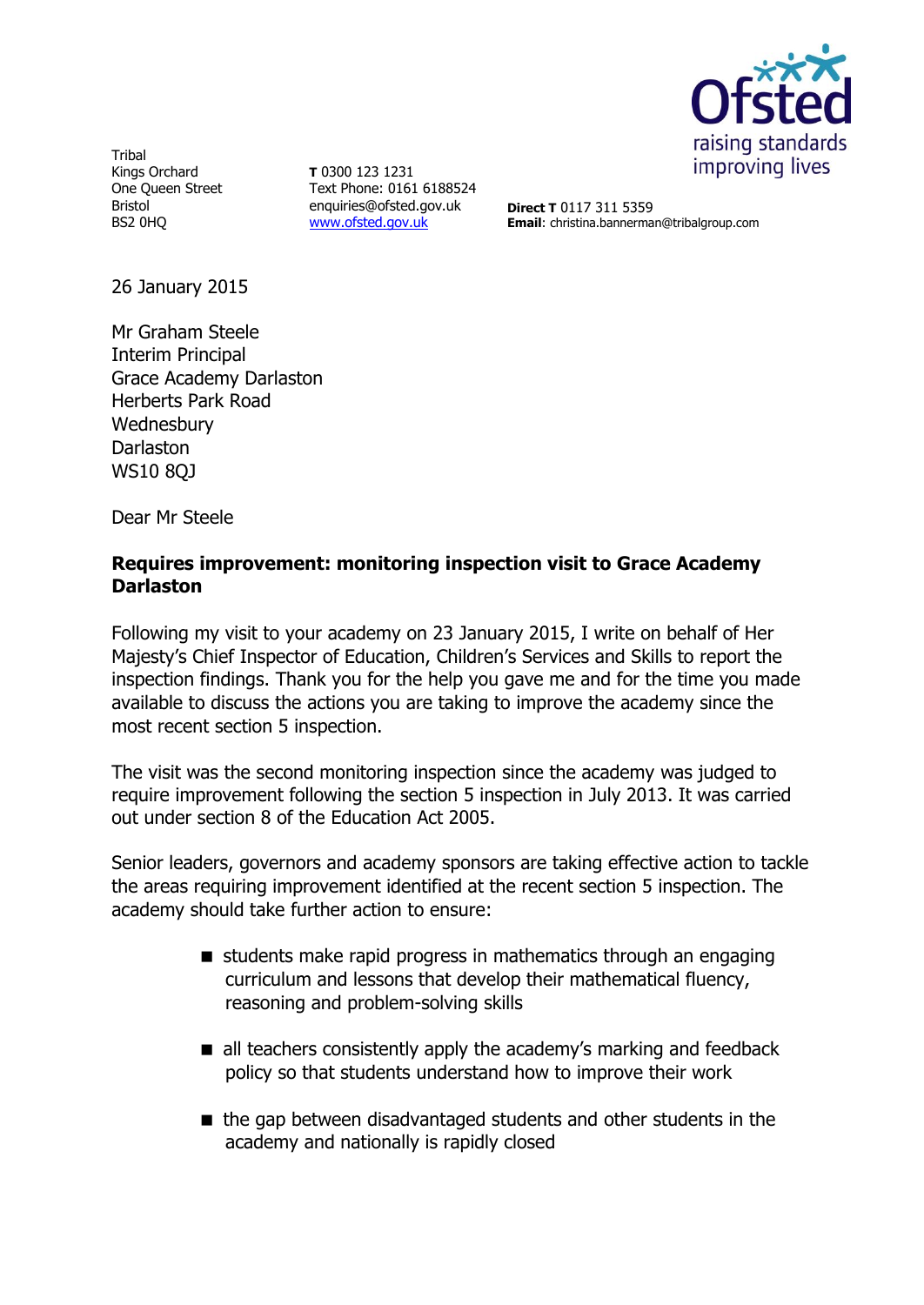

■ leaders at all levels rigorously check students' progress and quickly implement interventions for students not making the progress expected of them, particularly in mathematics.

# **Evidence**

During the inspection, meetings were held with the interim Principal, other senior leaders, members of the governing body and a representative of the academy sponsor to discuss the action taken since the last inspection. I also met with the subject leaders of English, mathematics, science and literacy. I visited classes in Years 8, 9, 10 and 12 to see the students at work in English and mathematics. I spoke to the students about their learning and looked at the work in their books. I looked at a range of documentation, including the academy's information about students' progress.

# **Context**

Since the last monitoring inspection visit, the academy sponsor has appointed an interim Principal until the substantive Principal takes up his post in the summer term 2015. Forty members of staff including teachers, teaching assistants and administrative staff have left the academy, 25 teachers have been replaced. The academy has appointed eight new heads of department and five new senior leaders. Since the start of the new academic year, 18 new teachers have joined the academy.

### **Main findings**

The interim Principal has introduced a sense of urgency and purpose to the work of the academy. Students and staff are overwhelmingly positive about the changes he has introduced. The checking of students' progress is more thorough and teachers are held to account for the progress of the students in their classes. Students not making the progress expected are quickly identified and appropriate help and support put in place. This intervention is particularly effective in developing students' literacy skills. Teachers not reaching the standards expected are challenged to improve through appropriate support programmes. Academy leaders, including governors, have taken appropriate steps to increase the number of teachers who deliver lessons that help students to develop their knowledge, skills and understanding. The new members of the senior leadership team frequently check the work of subject leaders and teachers. As a result, information provided by the academy shows that the quality of teaching over time has improved. However, due to a lack of strong leadership in the past, the academy now faces a challenge to ensure students make enough rapid progress to make up for previous inconsistent teaching, especially in mathematics.